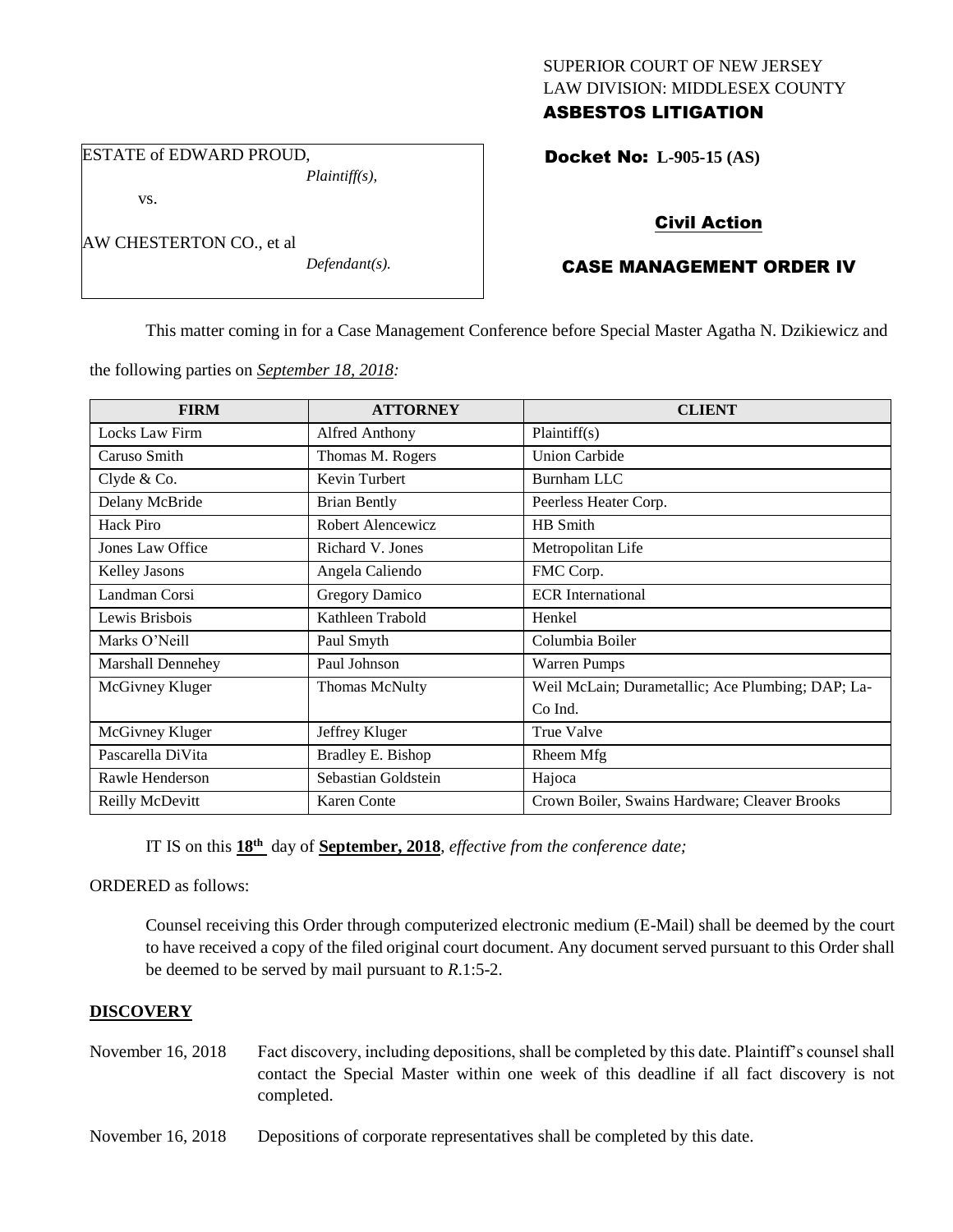#### **EARLY SETTLEMENT**

December 7, 2018 Settlement demands shall be served on all counsel and the Special Master by this date.

### **SUMMARY JUDGMENT MOTION PRACTICE**

- December 7, 2018 Plaintiff's counsel shall advise, in writing, of intent not to oppose motions by this date.
- December 28, 2018 Summary judgment motions shall be filed no later than this date.
- January 25, 2019 Last return date for summary judgment motions.

#### **MEDICAL DEFENSE**

- November 16, 2018 Plaintiff shall serve medical expert reports by this date.
- March 15, 2019 Defendants shall identify its medical experts and serve medical reports, if any, by this date. In addition, defendants shall notify plaintiff's counsel (as well as all counsel of record) of a joinder in an expert medical defense by this date.

### **LIABILITY EXPERT REPORTS**

- November 16, 2018 Plaintiff shall identify its liability experts and serve liability expert reports or a certified expert statement by this date or waive any opportunity to rely on liability expert testimony.
- March 15, 2019 Defendants shall identify its liability experts and serve liability expert reports, if any, by this date or waive any opportunity to rely on liability expert testimony.

#### **ECONOMIST EXPERT REPORTS**

- November 16, 2018 Plaintiff shall identify its expert economists and serve expert economist report(s), if any, by this date or waive any opportunity to rely on economic expert testimony.
- March 15, 2019 Defendants shall identify its expert economists and serve expert economist report(s), if any, by this date or waive any opportunity to rely on economic expert testimony.

#### **EXPERT DEPOSITIONS**

April 12, 2019 Expert depositions shall be completed by this date. To the extent that plaintiff and defendant generic experts have been deposed before, the parties seeking that deposition in this case must file an application before the Special Master and demonstrate the necessity for that deposition. To the extent possible, documents requested in a deposition notice directed to an expert shall be produced three days in advance of the expert deposition. The expert shall not be required to produce documents that are readily accessible in the public domain.

## **PRE-TRIAL AND TRIAL**

- January 18, 2019 The settlement conference previously scheduled on this date is **cancelled**.
- April 24, 2019 @ 10:00am Settlement conference. All defense counsel shall appear with authority to negotiate settlement and have a representative authorized to negotiate settlement available by

 $\_$  ,  $\_$  ,  $\_$  ,  $\_$  ,  $\_$  ,  $\_$  ,  $\_$  ,  $\_$  ,  $\_$  ,  $\_$  ,  $\_$  ,  $\_$  ,  $\_$  ,  $\_$  ,  $\_$  ,  $\_$  ,  $\_$  ,  $\_$  ,  $\_$  ,  $\_$  ,  $\_$  ,  $\_$  ,  $\_$  ,  $\_$  ,  $\_$  ,  $\_$  ,  $\_$  ,  $\_$  ,  $\_$  ,  $\_$  ,  $\_$  ,  $\_$  ,  $\_$  ,  $\_$  ,  $\_$  ,  $\_$  ,  $\_$  ,